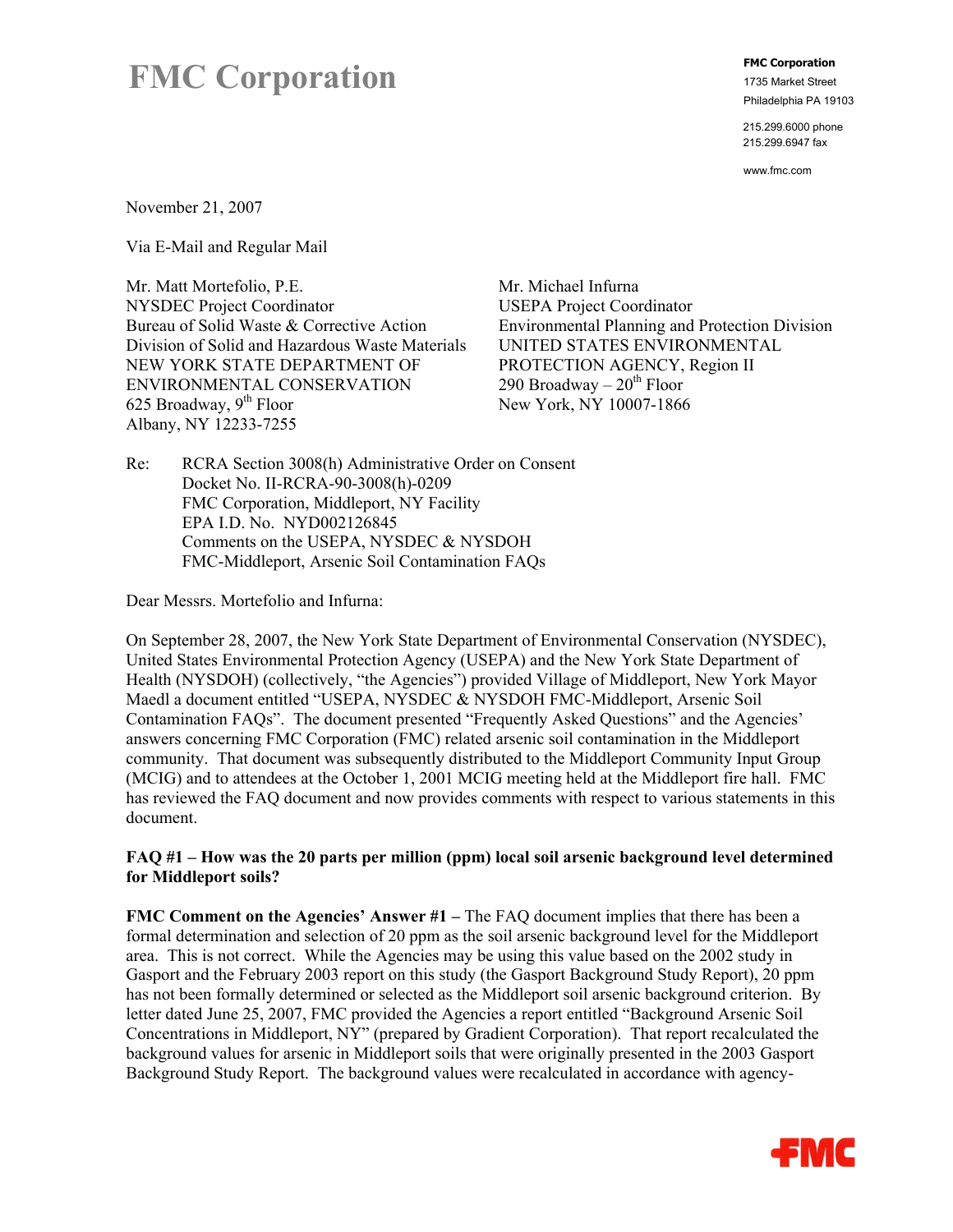developed and approved methods using information that became available after 2003 resulting in significant adjustments to the weighting factors. As presented in the June 2007 report, the weighted 95<sup>th</sup> percentile of the 2003 Gasport data set and the 1989 Gasport orchard data set is 49.7 ppm.

The June 2007 report also presented a weighted  $98<sup>th</sup>$  percentile of 87.4 ppm. Use of the  $98<sup>th</sup>$  percentile for delineation of potential FMC-related arsenic in soil in the Middleport study area is consistent with the methods used by the NYSDOH and NYSDEC to determine the state-wide arsenic soil background value, as presented in the New York State guidance "New York State Brownfield Cleanup Program, Development of Soil Cleanup Objectives, Technical Support Document" (NYSDEC and NYSDOH, September 2006). The June 25, 2007 letter advised that following the Agencies' review of the revised and updated background study and agreement with FMC on the appropriate value for RCRA Facility Investigation (RFI) delineation purposes, FMC would be able to complete the RFI work and submit a revised and updated RFI report(s).

#### **FAQ #2 – How and why are the Agencies using the local soil arsenic background level in their remedial decisions?**

**FMC Comment on the Agencies' Answer #2** – The FAQ document cites as authority Section 27-1415.6(b) of New York's Environmental Conservation Law ("ECL"). However, that section does not apply to the FMC Middleport facility RCRA corrective action program. Moreover, that section of the statute and its implementing regulations do not require the universal use of contaminant-specific soil cleanup objectives which do not exceed an excess cancer risk of one in one million (i.e.,  $1 \times 10^{-6}$ ) for carcinogenic end-points.

The Agencies' citation to Section 27-1415.6(b) of the ECL as authority for the substance of the rest of the answer is misplaced. The section of the statute cited by the Agencies is part of Article 27, Title 14 of the ECL, which is entitled "Brownfield Cleanup Program." That article establishes the statutory basis for a voluntary program applicable to "Brownfield sites." The FMC Middleport facility does not qualify as a "Brownfield site" as that term is defined in ECL Section 27-1405.2, and is not in the State's Brownfield Cleanup Program. The facility is subject to the above-referenced Administrative Order on Consent ("AOC") issued on the authority of RCRA §3008(h) and ECL §71-2727(3), which requires that FMC perform a RCRA corrective action program in accordance with the very specific terms of the AOC.

Section 27-1415.6(b) of the ECL should be read and understood in the context of the entire statutory provision. Section 27-1415.6(b) directs the NYSDEC to promulgate regulations which create a multitrack approach for remediation of contaminated sites. Section 27-1415.6(a) requires the regulations to include three (3) generic tables of contaminant-specific remedial action objectives for soil based on current, intended, or reasonably anticipated future use, as follows: (i) unrestricted; (ii) commercial; and (iii) industrial. Section 27-1415.4 specifies the four (4) program tracks that are to be established in the regulations. A remedial program under Track 1 or Track 2 must achieve remedial action objectives for soil which conform to those established in the generic tables. A remedial program under Track 3 must achieve remedial action objectives which are determined using *site-specific data* and the *criteria* used to develop the generic tables, as an alternative to the numeric values in the tables. Section 27-1415.6(b) provides that a site-specific soil cleanup value developed under Track 3 may not exceed an excess cancer risk of 1 x  $10^{-6}$ , unless the background concentration for the contaminant in rural New York soils exceeds that risk level, in which case the cleanup objective is the background value. A remedial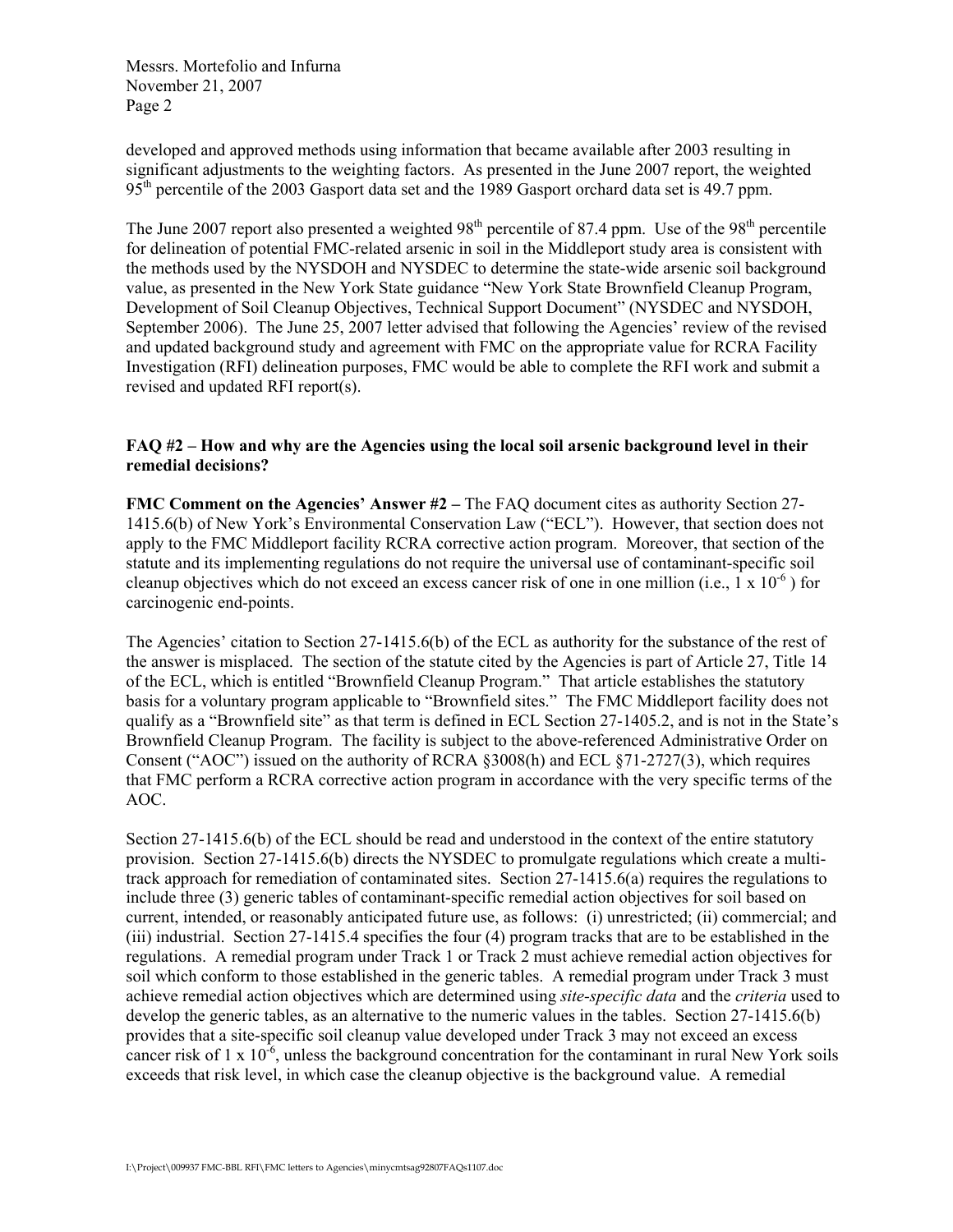program under Track 4 expressly recognizes and authorizes the development and use of site-specific soil cleanup objectives which exceed an excess cancer risk of  $1 \times 10^{-6}$ , either with or without the use of long-term institutional or engineering controls, upon a finding by the Commissioner, in consultation with the Commissioner of Health, that such a level will be protective of public health and the environment in that specific case.

The authority to use site-specific and contaminant-specific soil cleanup objectives which may exceed a one-in-one million excess cancer risk is also reflected in the implementing regulations for the Brownfield Cleanup Program. Specifically, those rules provide at 6 NYCRR §375-3.8(a)(3) that "the risk presented by residual contamination … at a site shall not exceed an excess cancer risk of one-inone million for carcinogenic end points …, except:

- $(i)$  for remedies provided in accordance with paragraph (e)(4) below, with a cleanup level which exceeds the parameters in paragraph (3) above, the remedial party must demonstrate that such level would be protective of public health and the environment. … and
- (ii) a cleanup level which exceeds the parameters in paragraph (3) above, may be approved by the Department in accordance with paragraph (e)(4) below, without requiring the use of institutional or engineering controls to eliminate exposure only upon a sitespecific finding by the Commissioner, in consultation with the State Commissioner of Health, that such level will be protective of public health and the environment."

The RCRA corrective action program that FMC is performing on the authority of the AOC is not governed or constrained by the New York State Brownfield Program statute or regulations. However, even if the latter have some application or relevance, that law and those rules when read in their entirety expressly provide for the development of site-specific and contaminant-specific soil cleanup objectives that are not bounded by an excess cancer risk of one-in-one million.

FMC and the Agencies have informally agreed to use a site-specific value for soil arsenic background from the Gasport background study for the delineation of potential FMC-related arsenic in soil in the Middleport study area. However, as discussed in the above FMC Comment on Agencies' Answer #1, based on the revised and updated information provided in the report submitted on June 26, 2007, this value is not 20 ppm, but  $49.7$  ppm (or  $87.4$  ppm if the  $98<sup>th</sup>$  percentile is used (consistent with the methodology of NYSDOH and NYSDEC in the September 2006 Technical Support Document referenced in FMC Comment on Agencies' Answer #1, above)).

FMC agrees with the Agencies that 20 ppm has not been used as "the sole criterion to trigger soil remediation." Off-site soil remediation projects that have been proposed or performed prior to completion of a Corrective Measures Study (CMS) or Studies have included one or more of the following considerations:

1. Results of a human health risk assessment – USEPA commissioned the performance of a human health risk assessment on theRoyalton-Hartland (Roy-Hart) school property and based on the results of the risk assessment, determined in 1998 that remediation of the school football field/track area was necessary and identified the specific aerial boundaries of the remediation area (i.e., football field and track area). The USEPA draft risk assessment (to FMC's knowledge and recollection a final risk assessment was never prepared or issued) determined that the cancer risk estimate for the football field/track area exceeded the USEPA non-cancer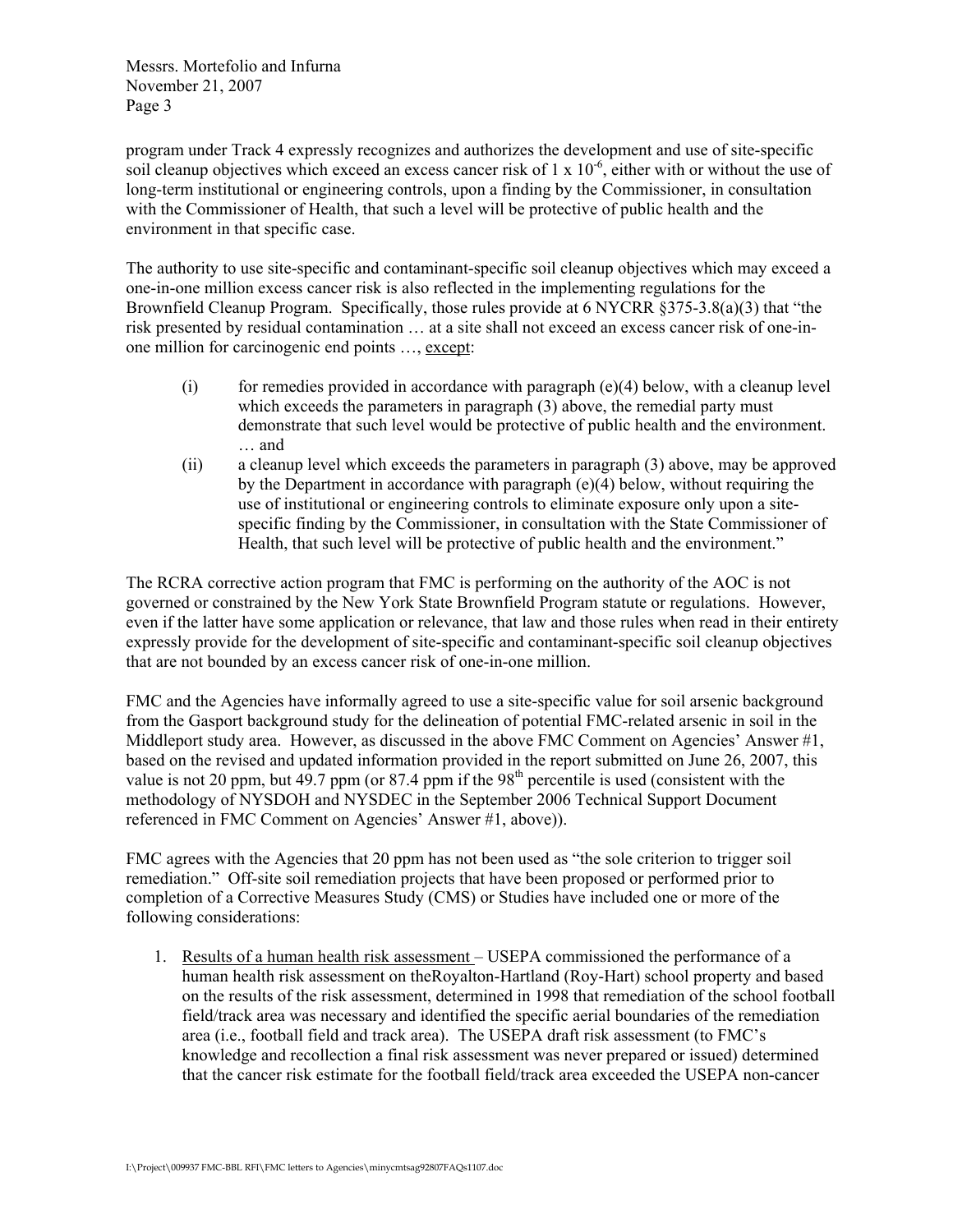threshold limit of 1.0 and the USEPA acceptable cancer risk range of  $10^{-4}$  (1 excess cancer in a population of 10,000) to 10<sup>-6</sup> (1 excess cancer in a population of 1,000,000).<sup>1</sup> The Agencies directed FMC to perform an Interim Corrective Measures (ICM) to remove soil from the school football field/track area. As documented in the Agencies' April 1999 responses to public comments, the Agencies also evaluated the potential human health risks on the entire school property after completion of the ICM. The post-ICM non-cancer and cancer risks were estimated for the entire Roy-Hart school property, including areas from which soil would not be excavated pursuant to the ICM. Based on the result of that evaluation the Agencies stated that they *"consider the "post-ICM" potential non-cancer health risk to students to be below the EPA threshold limit, and the "post-ICM" potential carcinogenic risk to students to be within EPA's range of acceptable carcinogenic risks and similar to the potential carcinogenic risk associated with the local background soil arsenic data set."* (Agencies "Responsiveness Summary for the Royalton-Hartland School Yard, Interim Corrective Measure" (April 1999)). Following the successful completion of the ICM and a further evaluation of the residual arsenic levels in the school yard soils, the Agencies determined that "the entire school yard is suitable for both athletic and non-athletic uses by all school children, in terms of their exposure to known school yard soil arsenic levels." (Agencies' May 26, 2000 letter to the Roy-Hart School District).

- 2. Address a potential source of FMC-related contamination Areas that contain the highest soil arsenic concentrations and that may have a potential for downstream migration of contaminants have been and will be addressed in a manner that will minimize any potential for recontamination of remediated areas. Off-site areas remediated to date and currently undergoing remediation have been in areas of FMC's historic surface water migration pathways or where deposition from historic air emissions was likely. Remediation projects started in areas closest to the FMC Plant and have moved downstream or away from the plant site. These areas include the Roy-Hart school property, the railroad property along the northern boundary of the FMC plant facility, the 14 Vernon Street residential properties immediately to the west of the FMC plant facility or along the historic storm sewer from the facility, the Wooded Parcel of the Commercial/Industrial area north of the FMC plant facility, and residential properties on Park Avenue (and Maple) immediately north of the Commercial/Industrial Area.
- 3. Minimize potential human exposures to elevated levels of arsenic in soil The scope of remediation projects have been conservatively developed to minimize current and potential future human exposures based on current and reasonable future usages and to minimize the potential for performance of any additional remediation once the CMS is completed.
- 4. Practicability and timing of remediation The projects implemented and currently underway are ones where the remediation area and scope of work can be completed in one construction season, can be defined based on existing data, can minimize potential future disturbance/remediation of the off-Site property once the CMS has been competed, and can be agreed to by both the Agencies and FMC. Most properties remediated to date contained arsenic in the soil at levels which both FMC and the Agencies have agreed warranted remediation.

 $\overline{a}$ 

<sup>&</sup>lt;sup>1</sup> FMC did submit comments on the USEPA draft risk assessment pointing out errors and assumptions that caused the risks to be substantially overestimated. The Agencies responded to these comments in their April 1999 "Responsiveness Summary for the Royalton-Hartland School Yard Interim Corrective Measure," acknowledging in part that some of the assumptions used were "conservative."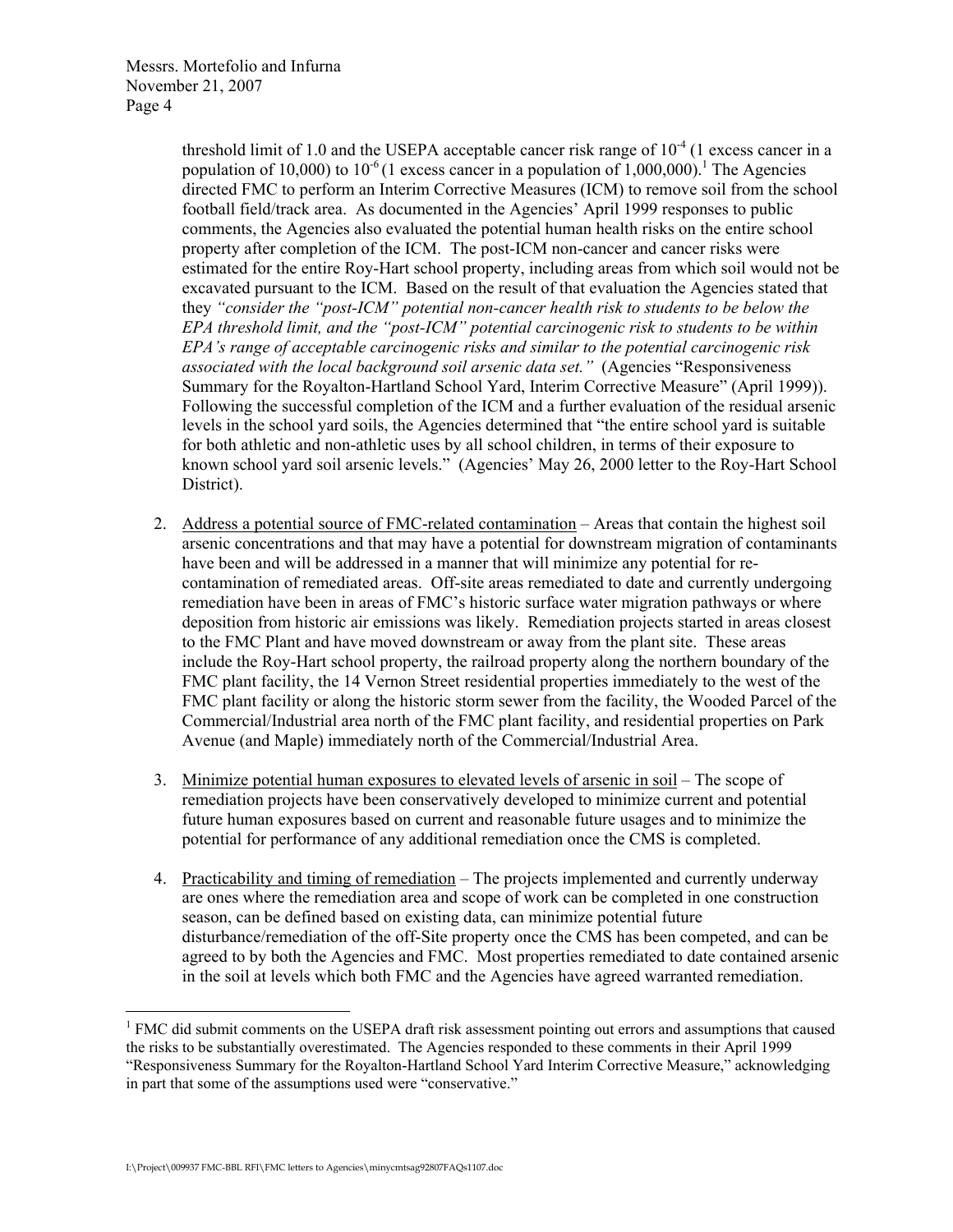Remediation projects conducted to date by FMC have been directed by the Agencies as ICMs and/or discussed and agreed to by the Agencies as "Early Actions" in order to demonstrate progress in remediation of off-site areas while performance of the RFI/CMS continues. It should also be noted that off-site soil remediation projects performed to date were conducted prior to completion of the CMS. Consequently, the scopes of work for those soil removals were conservatively determined to minimize the possibility that those remediated areas would require further remediation once the CMS was completed.

### **FAQ #3 – How are the Agencies considering human health risk associated with arsenic concentrations in soil?**

**FMC Comment on the Agencies' Answer #3** – FMC respectfully disagrees with the Agencies' statement that a theoretical excess cancer rate of one-in-one million  $(10^{-6})$  is the "maximum cancer risk" level allowed by New York State legislation." As discussed in FMC's Comment on the Agencies' Answer #2, above, the New York State law referenced in the Agencies' answer is part of the NYS Brownfield Cleanup Program, which is a voluntary program. For the reasons discussed above, the NYS Brownfield law is not applicable to FMC Middleport's RCRA Corrective Action program and the Administrative Order on Consent under which this program is being conducted.

In addition, see above FMC Comment on the Agencies' Answer #1 concerning the use of 20 ppm as the Middleport soil arsenic background criterion.

FMC believes that site-specific human health risks associated with arsenic levels in soils should be estimated using reasonable, health protective assumptions that take into account the real exposures at the particular site. The site-specific health risks should be compared to the USEPA non-cancer target risk level of 1.0 and the USEPA acceptable cancer risk range of  $10^{-4}$  to  $10^{-6}$ . In 2003 and early 2004, FMC proposed to the Agencies the performance of separate RFIs, site-specific risk assessments and CMSs for the following study areas: 1) Tributary One South of Pearson/Stone Roads & Culvert 105 North of the Canal; 2) North Railroad Property; and 3) Areas Potentially Affected by Historic Air Deposition. At that time, the Agencies advised that they did not agree with the concept of performing separate "area-specific" RFI/CMSs for the off-site study areas (on an "operable unit" approach) and informed FMC that site-specific risk assessments should be performed as part of the CMS in conjunction with the review of each identified corrective measure alternative. Accordingly, FMC intends to perform site-specific risk assessments to identify the remediation areas and to compare various corrective measures alternatives as part of the CMS of the off-site study areas. The ICM and Early Action projects that have been performed to date or that are currently underway have not included site-specific risk assessment evaluations. The implication in the Agencies' answer to the contrary is simply incorrect.

# **FAQ #4 – Why were arsenic concentrations in soil above 20 ppm left on the Roy-Hart School property after the 1999 remediation and how is this different than the residential properties?**

**FMC Comment on the Agencies' Answer #4 –** As discussed in the above FMC Comment on the Agencies' Answer #2, the USEPA performed a site-specific risk assessment in 1998 that evaluated all arsenic soil data available at that time from the Roy-Hart school property. According to the draft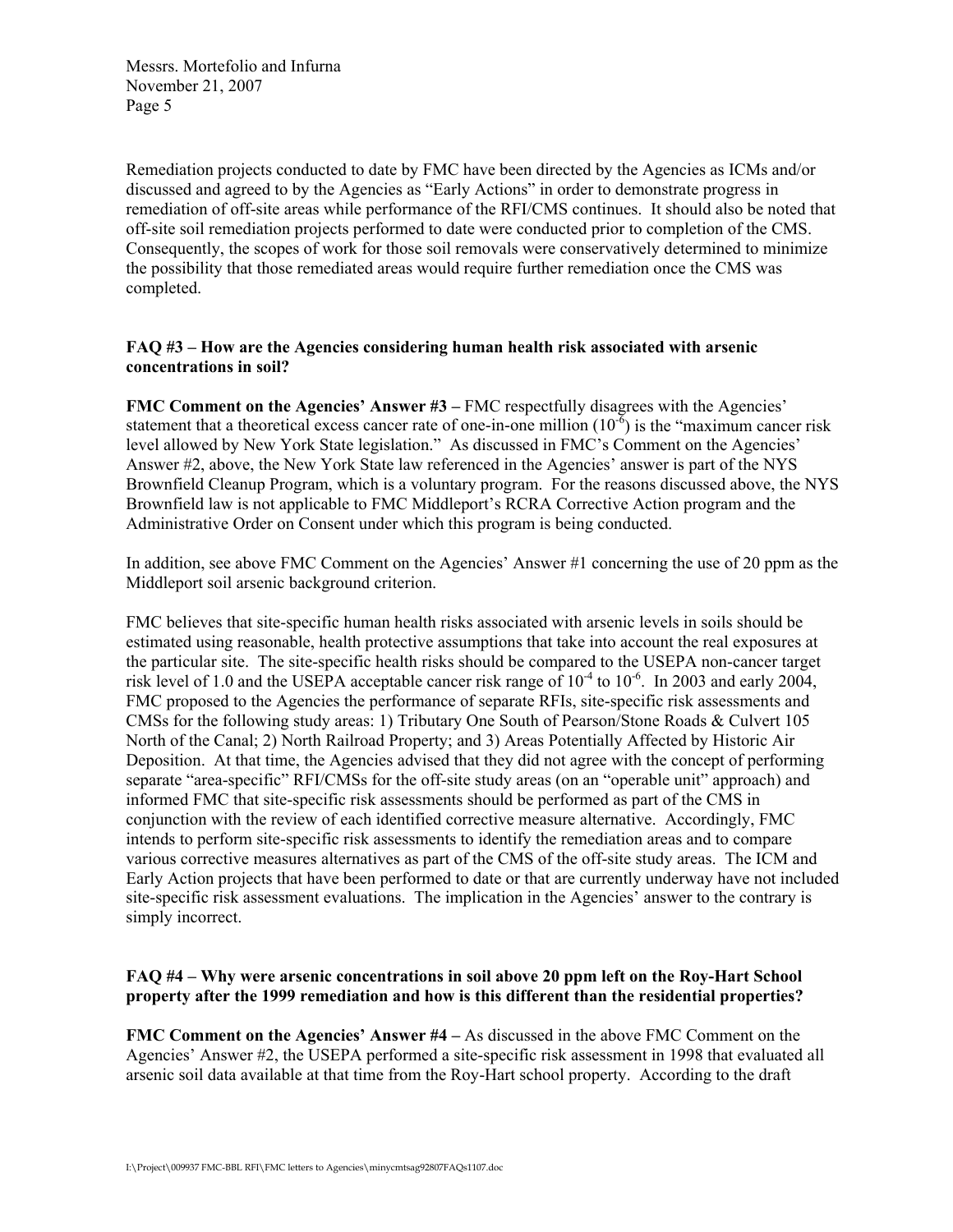report, the risk assessment evaluated both "Central Tendency Exposure" (CTE) scenarios and "Reasonable Maximum Exposure" (RME) scenarios. The risk estimates for the CTE scenarios used an average (arithmetic mean) of all surface soil data in calculating the exposure point concentration for the exposure area evaluated. FMC agrees with the Agencies that site-specific risk assessments should use the CTE approach that calculates and evaluates information using an arithmetic mean. The risk estimates for the RME scenarios were based on a 95% Upper Confidence Limit of the mean (95% UCL) of all surface soil data in calculating the exposure point concentration for the exposure area evaluated. The 95% UCL represents a 95% probability that the true average of all surface soil data is below the 95% UCL value. The 95% UCL value represents a conservative estimate of the arithmetic mean that accounts for a possibility that additional arsenic soil levels may increase the arithmetic mean. The Agencies evaluated potential human health risks associated with the arsenic soil levels in the surface soil outside of the ICM area where remediation would not occur pursuant to the ICM work plan. In the Agencies' April 1999 Responsiveness Summary for the Roy-Hart School Yard ICM, the Agencies used the following arsenic levels in surface soils to evaluate the post-ICM health risks to Roy-Hart students:

| <b>Exposure Area (Excluding the 1999</b><br><b>Football Field/Track ICM Area)</b> | <b>CTE Scenario</b><br>(Average Concentration) | <b>RME Scenario</b><br>(95% UCL) |
|-----------------------------------------------------------------------------------|------------------------------------------------|----------------------------------|
| Entire School Yard (Exposure Area A)                                              | $26.2$ ppm                                     | 38.2 ppm                         |
| Behind High School (Exposure Area B)                                              | $21.9$ ppm                                     | $32.2$ ppm                       |
| Behind Elementary School (Exposure Area D)                                        | 28.5 ppm                                       | 44.9 ppm                         |

Using the above arsenic levels, the Agencies determined that none of the school yard exposure areas exceeded the USEPA non-cancer threshold hazard index of 1.0 or the USEPA acceptable cancer risk range of  $10^{-4}$  to  $10^{-6}$ . As documented in the Agencies' April 1999 Responsiveness Summary, the Agencies also compared the above average arsenic soil concentrations to the local background soil arsenic data available in 1999 and determined that the average levels were *"within the lower half of the 4.4 ppm to 56.1 ppm range of the local background data set. Therefore, the Agencies consider the "post-ICM" average arsenic levels in the school yard soils to be consistent with the arsenic levels of the local background data set*…"

# **FAQ #5 – How do the arsenic concentrations being used in the cleanup of other sites in the US, compare with those being used by New York State and in Middleport, and why are there differences?**

**FMC Comment on the Agencies' Answer #5** – The statement that in "EPA Regions 8, 9 and 10 combined ... there were substantially more industrial decisions resulting in higher cleanup values ... at these sites" is confusing and factually incorrect. It is our understanding that a number of the sites in those regions where higher arsenic soil clean-up levels have been established did involve residential properties. Some examples of residential arsenic action levels selected in these and other USEPA regions are as follows: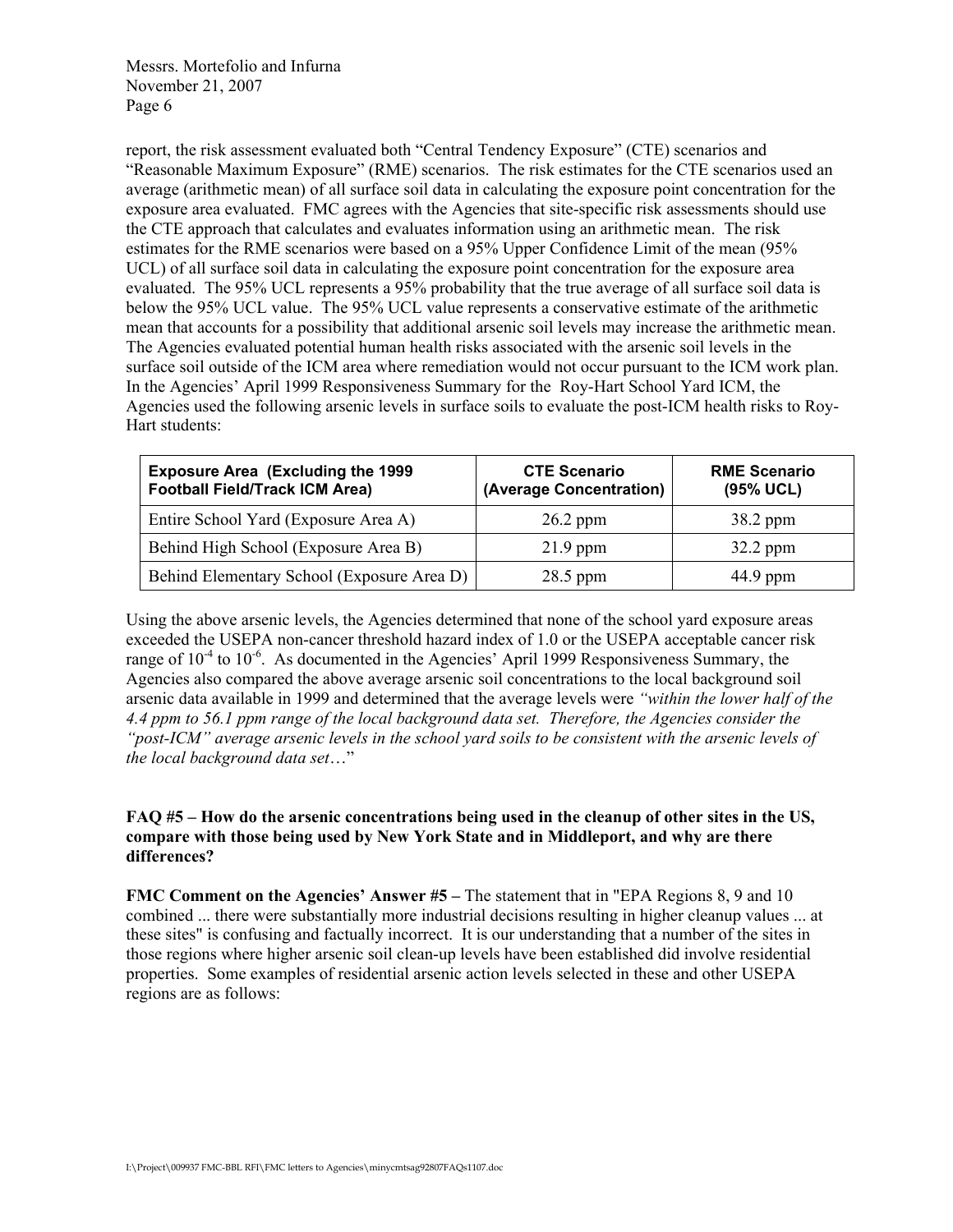| <b>Cleanup Site</b><br><b>Name/Location</b>                               | <b>Residential</b><br><b>Arsenic Soil</b><br><b>Action Level</b>                                                               | Year | Lead<br><b>Environmental</b><br><b>Agency</b>                                           | <b>Notes</b>                                                                                                                                                                                                                                                                                                                                                                                                                                         |
|---------------------------------------------------------------------------|--------------------------------------------------------------------------------------------------------------------------------|------|-----------------------------------------------------------------------------------------|------------------------------------------------------------------------------------------------------------------------------------------------------------------------------------------------------------------------------------------------------------------------------------------------------------------------------------------------------------------------------------------------------------------------------------------------------|
| Anaconda,<br>Montana                                                      | $250$ ppm<br>(based on<br>average soil<br>arsenic level for<br>a residential<br>yard)                                          | 1996 | <b>USEPA</b><br>Region 8                                                                | Site-specific risk based.<br>May 2007 ATSDR Health Consultation<br>report stated that 1) chronic exposure to<br>soil at the residential cleanup level of<br>250 ppm of soil would not be expected<br>to result in adverse health effects for<br>resident children or adults, and 2) EPA's<br>selected arsenic soil cleanup level of 250<br>ppm results in a calculated increased<br>cancer risk of 8 in 100,000 $(8\times10^{-5})$ .                 |
| East Omaha,<br>Nebraska                                                   | 70 ppm<br>(based on<br>average soil<br>arsenic level for<br>a residential<br>yard)                                             |      |                                                                                         | Site-specific risk based.<br>March 2007 ATSDR Health<br>Consultation report stated that "Arsenic<br>levels above 70 ppm are considered<br>elevated; exposure at these levels are a<br>concern for some children and adults<br>with long-term exposure to arsenic."<br>ASTDR letter to residents stated that<br>"[r]esidential yards with an average level<br>of arsenic in soil above 70 parts per<br>million (ppm) might be a health<br>concern"    |
| Vasquez Boulevard/<br>Interstate 70<br>Superfund Site<br>Denver, Colorado | 70 ppm;<br>47 ppm for PICA<br>children<br>(based on the<br>highest arsenic<br>concentration<br>from composite<br>soil samples) | 2003 | <b>USEPA</b><br>Region 8                                                                | Site-specific risk based.<br>The USEPA September 23, 2003<br>Record of Decision states that "[t]he<br>action level for arsenic is exceeded<br>when the highest arsenic concentration<br>from three composite soil samples<br>taken from the property is greater than<br>70 ppm."                                                                                                                                                                     |
| Spring Valley<br>Washington D.C.                                          | 20 ppm<br>43 ppm for tree<br>root zone or other<br>areas<br>(based on<br>discrete arsenic<br>soil sample<br>results)           | 2002 | USEPA Region 3,<br>D.C. Department of<br>Health, and Army<br>Corp of Engineers<br>(ACE) | Included ability to retain trees. As<br>stated in the ACE Resident's Guide<br>for Spring Valley Soil Removal, "<br>although the cleanup goal is to remove<br>arsenic-contaminated soil that exceeds<br>20 ppm, health officials agree that it is<br>acceptable and still protective for soil<br>below 43 ppm to remain in the root<br>zones of trees or where access or other<br>construction limitations make soil<br>removal difficult or unsafe." |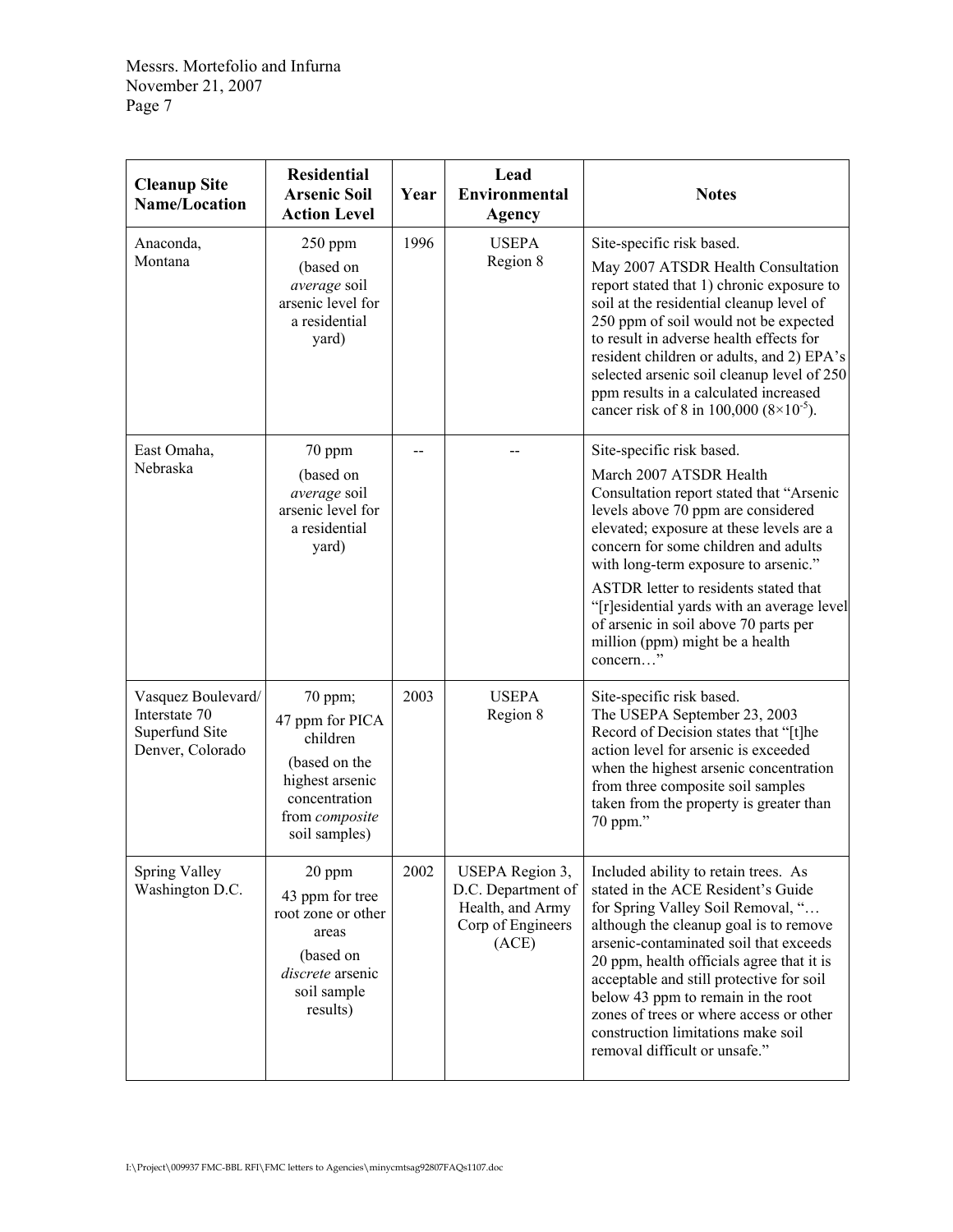| <b>Cleanup Site</b><br><b>Name/Location</b>                          | <b>Residential</b><br><b>Arsenic Soil</b><br><b>Action Level</b> | Year | Lead<br><b>Environmental</b><br>Agency                                    | <b>Notes</b>                                                                                                                                                                                                                   |
|----------------------------------------------------------------------|------------------------------------------------------------------|------|---------------------------------------------------------------------------|--------------------------------------------------------------------------------------------------------------------------------------------------------------------------------------------------------------------------------|
| El Paso<br>County/Dona Ana<br><b>County Metals</b><br>El Paso, Texas | 46 ppm                                                           | 2003 | USEPA Region 6,<br><b>Texas Commission</b><br>of Environmental<br>Quality | Site-specific risk based.<br>July 2003 ATSDR Health Consultation<br>report stated that "the proposed cleanup<br>level of 46 mg/kg for arsenic in surface<br>soil at this site would pose no apparent<br>public health hazard." |
| Barber Orchard<br><b>Site</b><br>Waynesville, North<br>Carolina      | 40 ppm                                                           | 2004 | <b>USEPA</b> Region 4                                                     | Site-specific risk based as presented in<br>the September 24, 2004 Record of<br>Decision.                                                                                                                                      |

Note: Additional soil arsenic cleanup levels are summarized in the Agency for Toxic Substances and Disease Registry (ATSDR) Health Consultation report entitled "Evaluation of Residential Soil Arsenic Action Level Anaconda Co. Smelter NPL Site, Anaconda, Deer Lodge County, Montana" (May 2007) and found at http://www.atsdr.cdc.gov/hac/pha/HCPHA.asp?State=Montana

# **FAQ #6 – Will a variety of arsenic cleanup objectives and remedial alternatives be evaluated, and how will community concerns (e.g., property values, trees, etc.) be considered during the remedy selection process?**

**FMC Comment on the Agencies' Answer #6** – FMC welcomes the Agencies' recognition that excavation is not the only appropriate corrective measure, and that other measures can be considered during the CMS process. FMC encourages this same flexibility for any additional ICMs or early actions.<sup>2</sup> In addition, the Agencies suggest that "tree preservation" could be part of the CMS. FMC submits that tree preservation can also be accommodated in the context of early actions, and that the issuance of letters with reservations or the declining altogether to issue a letter to a residential property owner who has not consented to have a mature, healthy tree removed, is wrong.

During the September 13<sup>th</sup> meeting with the Middleport Community Input Group (MCIG) FMC reviewed a proposed course of action that included completion of separate RFI report volumes and the performance of separate CMSs (and site-specific risk assessments for the corrective measure alternatives evaluated) for the 1) Areas Potentially Affected by Historic Air Deposition, 2) Tributary One south of Pearson Road, and 3) Culvert 105. The RFI and CMS for the Historic Air Deposition area would be completed first. While the Agencies did not accept this approach, and the concept of proceeding by operable units for the off-site areas, when FMC proposed it in 2003 and early 2004, and while the Agencies' Answer #6 still refers to "a CMS," the time required and the need to respond to

 $\overline{a}$ 

 $2$  In Answer #6, the Agencies characterize the soil remediations performed to date as those "required by the Agencies as in the case of the Roy-Hart School property or proposed by FMC as in the case of past and current residential remediations." This is not entirely accurate. While FMC did initially propose the soil remediation work for the fourteen residential properties west of the FMC Plant site, that work was directed to be performed by the Agencies as an ICM. The current soil remediation work on the Park Avenue and Culvert 105 south of Sleeper Street residential properties has been performed as an "early action", and not as an ICM directed by the Agencies.